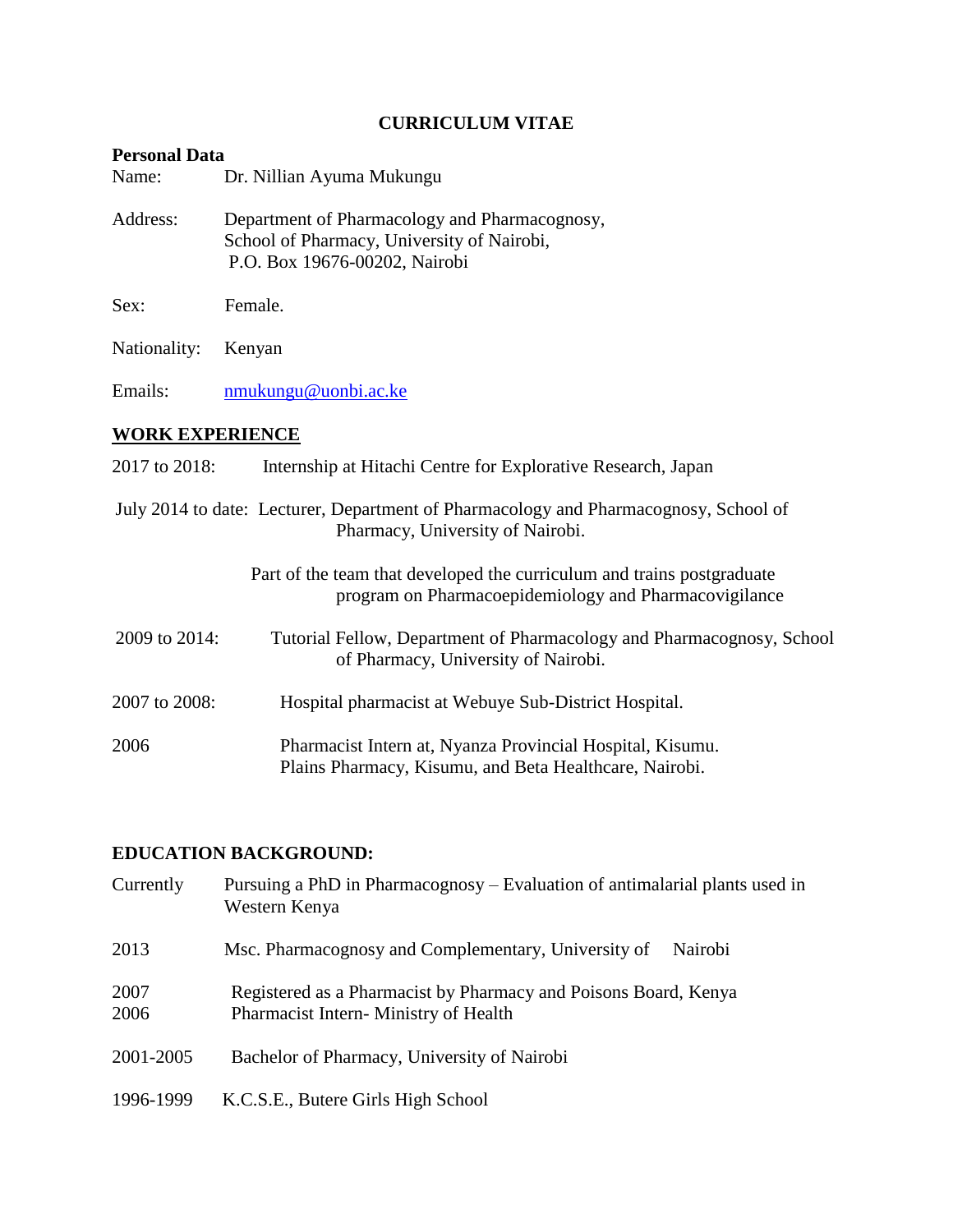#### **SHORT COURSES ATTENDED**

- 1. Nov 2014. Research Methods in Public and Population Health, University of Witwatersrand, Johannesburg organized by CARTA Africa.
- 2. June 2014. Training of Trainers on Vaccinology organized by University of Nairobi School of Pharmacy in Cooperation with the University of Kansas, School of Pharmacy, Kansa-2-Kenya and Lawrence Memorial Hospital Pharmacy.
- 3. Oct 2013. Advanced Training Program on Acupuncture and Moxibustion for African Medical Practitioners sponsored by Ministry of Education of P.R of China organized by Tianjin University of Traditional Chinese Medicine.
- 4. Nov 2010. 8<sup>th</sup> Advanced Training Program of Research and Development of Medicinal Plants for African Countries sponsored by Ministry of Education of P.R of China organized by Tianjin University of Traditional Chinese Medicine and University of Nairobi.
- 5. 2007 Certificate in Training of Trainers in Malaria Case Management
- 6. 2007 Diploma in Health Systems Management co-organized by Ministry of Health, Kenya Medical Training College, United States International University and Galilee College, Israel.
- 7. 2006 Certificate in Training of Trainers in HIV/AIDS Management and Counseling

#### **WORKSHOPS AND CONFERENCES ATTENDED**

- 1. Nov 2018. 1st International Conference on Health (ICH 2018) at Kenyatta National Hospital
- 2. May 2016. KNH/UoN Symposium on Traditional and Complementary Medicine.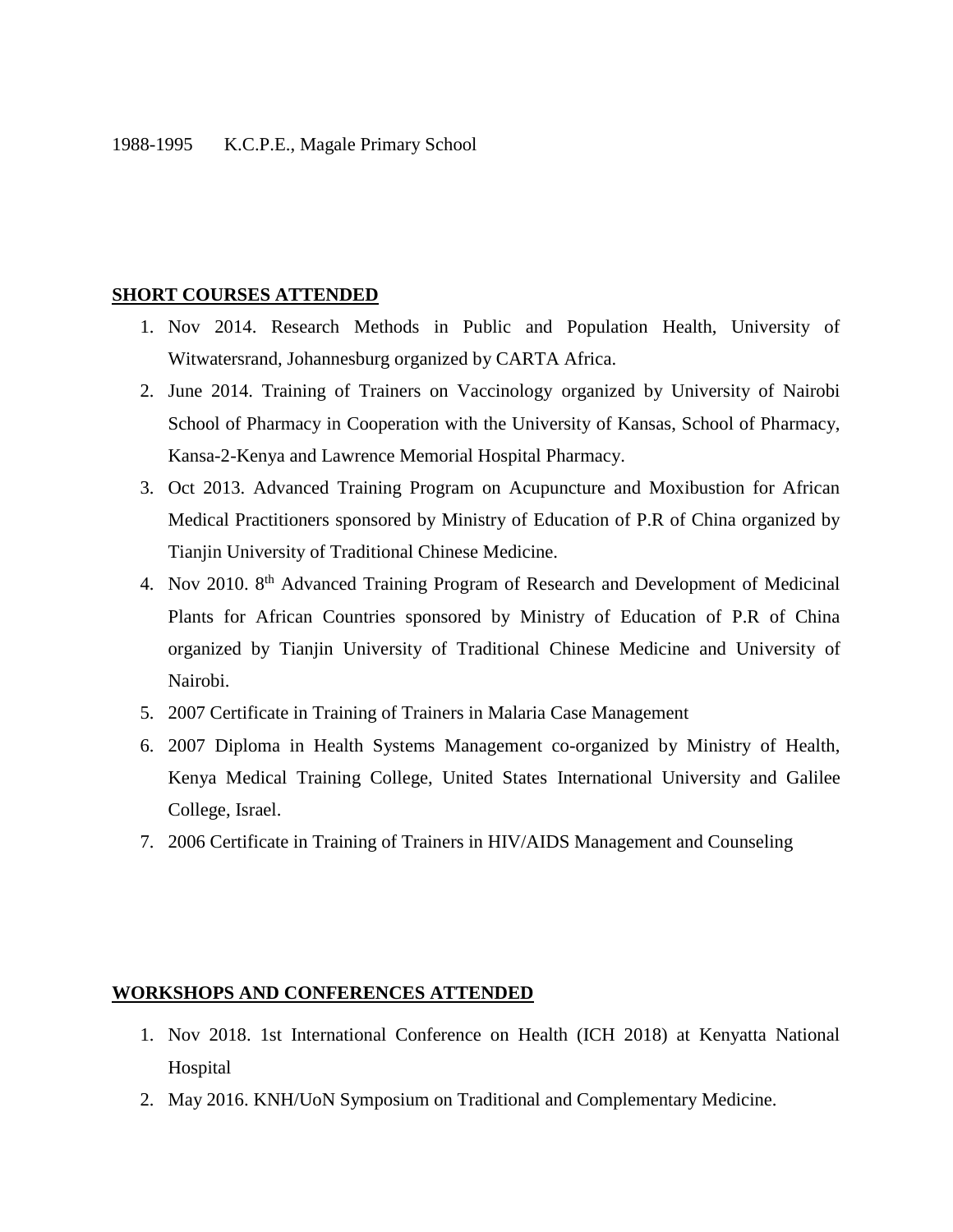- 3.  $12<sup>th</sup>$  -13<sup>th</sup> Sept 2015. Oral Presentation at the HOPAK Coast Branch  $1<sup>St</sup>$  Scientific Conference on *Jatropha curcas* poisoning cases in Kenya 2015. at Sai Rock Hotel, Mombasa.
- 4. 2011-2014. Series of Writers and Reviewers workshops on content Development for elearning for the College of Health Sciences.
- 5. Sept 2012. University of Nairobi Masters of Pharmacy in Pharmacoepidemiology and Pharmacovigilance Trainers workshop
- 6. April 2012. Research and Grants Proposal writing workshop organized by University of Nairobi Enterprises.
- 7. July 2011. Innovative Medical Training Education organized by PRIME–K. University of Nairobi.
- 8. June 2011. College of Health Sciences 1<sup>st</sup> International Scientific Conference. University of Nairobi

#### **THESIS PUBLISHED**

''Phytochemical and Antimicrobial Activity Investigation of *Nicandra Physaloides* Gaertn (Solanaceae)". Master of Science thesis submitted at the University of Nairobi.

#### **PUBLICATIONS**

- 1. Omale J. M., Mutai P., Njogu P., **Mukungu N.,** Mwangi J., Odongo E., **2020**, Ethnobotanical survey of medicinal plants used in Emuhaya Subcounty, Vihiga County in Western Kenya: Applied Medical Research 7 (1): 6-25.
- 2. Leonidah, K. O., Beatrice, A., Peggoty, M., Esther, K., **Nilian, M**., Martha, I., Francisca, K.-K., & Victor, K., **2019**, Rapid Screening using GIBEX Screens-to-nature System of Ethnomedicinal Plants from Ngong Forest, Kenya for Potency against Infectious Diseases and Antioxidant Activities: A Qualitative Study. Pharmacognosy Communications 9 (2): 59-74.
- 3. **Mukungu, N**., Abuga, K., Okalebo, F., Ingwela, R., & Mwangi, J., **2016,** Medicinal plants used for management of malaria among the Luhya community of Kakamega East sub-County, Kenya. Journal of Ethnopharmacology 194, 98-107.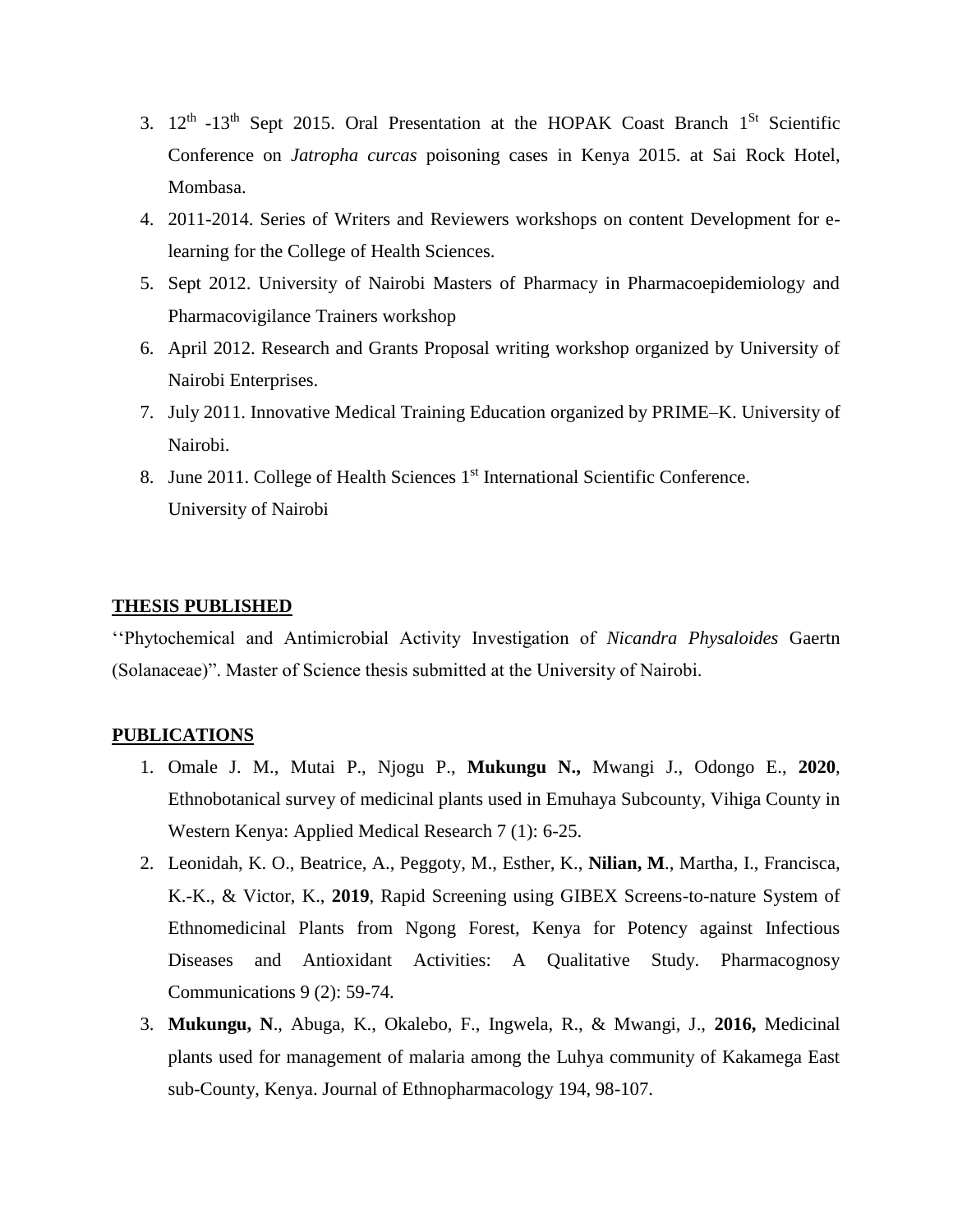- 4. **N.A Mukungu,** C.K. Maitai, K.A. Sinei, P.C Mutai, D.S.B Ongarora and E.W Karumi. *Jatropha curcas* poisoning in children in Western Kenya- A case report. East Cent. Afr. J. Pharm. Sci. 18 (**2015**), 32-34.
- 5. **N.A Mukungu,** K.O. Abuga, N.N. Mungai, K.O. Bosire and E.W Karumi (2**013**). Isolation and structural elucidation of compounds from the non-alkaloidal extract of *Nicandra physaloides* and the antimicrobial activity of withanicandrin. East Cent. Afr. J. Pharm. Sci. 16(4), 49-53.
- 6. E.W. Karumi, C.K. Maitai, F.A. Okalebo, N.N. Mungai, S.N. Ndwiga, P. C. Mutai and **N.A Mukungu (2013).** Anthelmintic and Antimicrobial Activity of *Hagenia abyssinica* (Bruce) J. F. Gmel (Rosaceae). East Cent. Afr. J. Pharm. Sci. 16(4), 77-82.
- 7. **N. Mukungu** and E. Karumi. Glycosides I (**2012**). E-learning module available at the University of Nairobi e-learning portal.
- 8. E. Karumi and **N. Mukungu** Glycosides II (**2012**). E-learning module available at the University of Nairobi e-learning portal.

## **AWARDS**

- 2018- Association of African Universities Thesis writing Award
- 2016- NACOSTI PhD Grant
- 2013 CARTA postgraduate fellowship

### **REFEREES:**

- 1. Prof. J.W. Mwangi University of Nairobi P.O. Box 30197, Nairobi TEL: 0722825966
- 2. Dr. A.K. Sinei University of Nairobi P.O. Box 30197, Nairobi
- 3. Prof. F. A. Okalebo